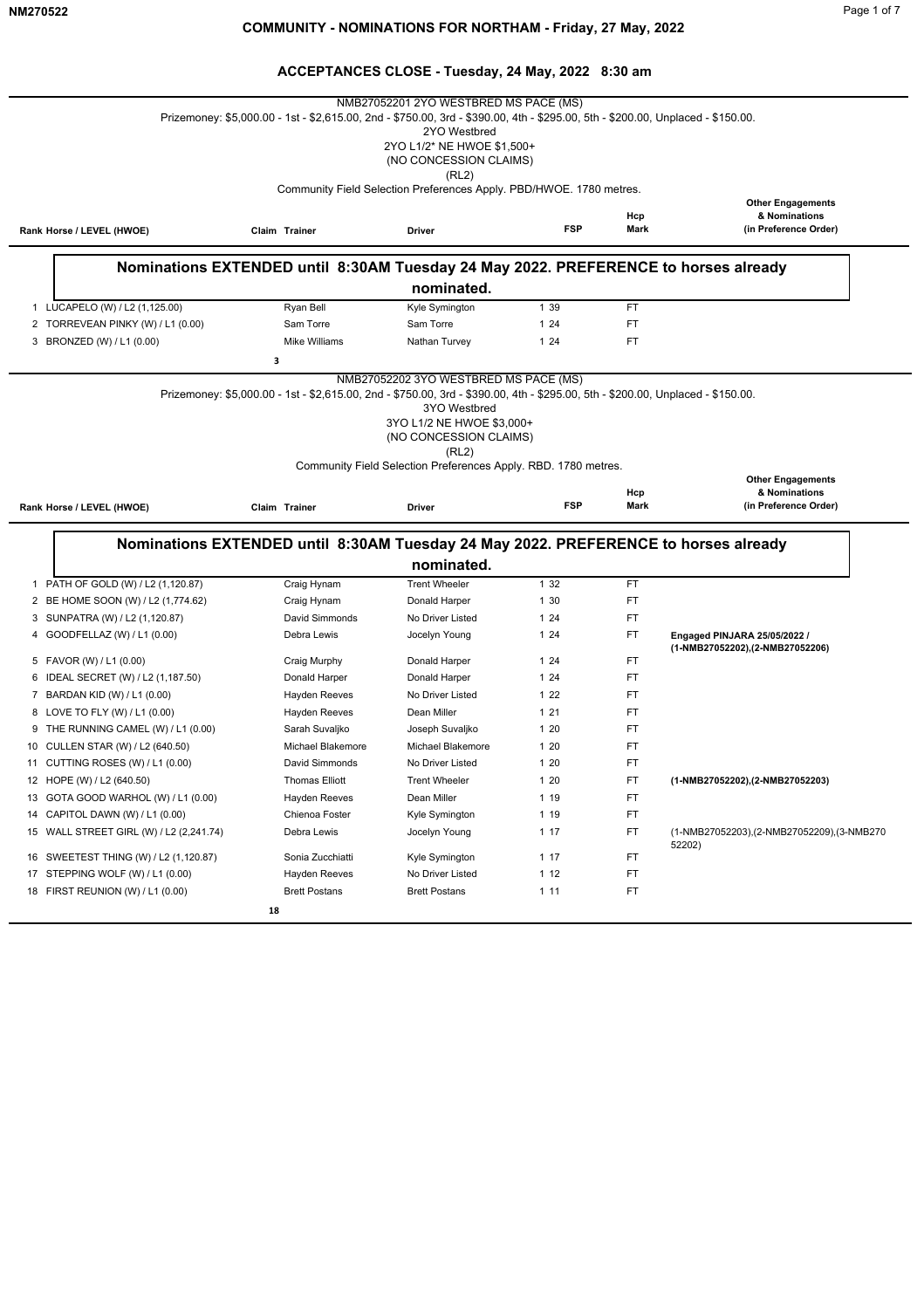|                                        | Prizemoney: \$5,000.00 - 1st - \$2,615.00, 2nd - \$750.00, 3rd - \$390.00, 4th - \$295.00, 5th - \$200.00, Unplaced - \$150.00. | NMB27052203 3YO+ FILLIES & MARES MS PACE (MS)<br>3YO+ Fillies & Mares                                                                                                        |            |             |                                                                |
|----------------------------------------|---------------------------------------------------------------------------------------------------------------------------------|------------------------------------------------------------------------------------------------------------------------------------------------------------------------------|------------|-------------|----------------------------------------------------------------|
|                                        |                                                                                                                                 | L1/4 NE HWOE \$9,000+<br>(NO CONCESSION CLAIMS)                                                                                                                              |            |             |                                                                |
|                                        |                                                                                                                                 | (RL4)                                                                                                                                                                        |            |             |                                                                |
|                                        |                                                                                                                                 | Community Field Selection Preferences Apply. PBD/L. 1780 metres.                                                                                                             |            |             |                                                                |
|                                        |                                                                                                                                 |                                                                                                                                                                              |            |             | <b>Other Engagements</b>                                       |
| Rank Horse / LEVEL (HWOE)              | Claim Trainer                                                                                                                   | Driver                                                                                                                                                                       | <b>FSP</b> | Hcp<br>Mark | & Nominations<br>(in Preference Order)                         |
|                                        |                                                                                                                                 |                                                                                                                                                                              |            |             |                                                                |
|                                        |                                                                                                                                 |                                                                                                                                                                              |            |             |                                                                |
|                                        | Nominations EXTENDED until 8:30AM Tuesday 24 May 2022. PREFERENCE to horses already                                             |                                                                                                                                                                              |            |             |                                                                |
|                                        |                                                                                                                                 | nominated.                                                                                                                                                                   |            |             |                                                                |
| GLADYS GUGMAN / L2 (2,615.00)<br>1     | <b>Hayden Reeves</b>                                                                                                            | No Driver Listed                                                                                                                                                             | 1 28       | <b>FT</b>   | Engaged PINJARA 25/05/2022 /                                   |
|                                        |                                                                                                                                 |                                                                                                                                                                              |            |             | (1-NMB27052203),(2-NMB27052207),(3-NMB270<br>52210)            |
| 2 SHEHADI / L3 (5,230.00)              | Luke Edwards                                                                                                                    | Luke Edwards                                                                                                                                                                 | 1 25       | FT          |                                                                |
| 3 MAKAILA / L3 (3,362.62)              | Sonia Zucchiatti                                                                                                                | Kyle Symington                                                                                                                                                               | 1 25       | FT          | (1-NMB27052210),(2-NMB27052203),(3-NMB270                      |
|                                        |                                                                                                                                 |                                                                                                                                                                              |            |             | 52207),(4-NMB27052206)                                         |
| 4 LIL DELIGHT / L3 (4,500.00)          | Sarah Suvaljko                                                                                                                  | Joseph Suvaljko                                                                                                                                                              | 122        | FT          | (1-NMB27052207),(2-NMB27052203)                                |
| 5 SALIGO BAY / L4 (6,725.24)           | Jesse Moore                                                                                                                     | No Driver Listed                                                                                                                                                             | 1 2 1      | FT          | (1-NMB27052203),(2-NMB27052206)                                |
| 6 HOPE / L2 (640.50)                   | <b>Thomas Elliott</b>                                                                                                           | <b>Trent Wheeler</b>                                                                                                                                                         | 120        | FT          | (1-NMB27052202), (2-NMB27052203)                               |
| 7 STARS OF GOLD / L3 (3,362.62)        | Sam Torre                                                                                                                       | Sam Torre                                                                                                                                                                    | 1 19       | FT          | (1-NMB27052203),(2-NMB27052207)                                |
| 8 WALL STREET GIRL / L2 (2,241.74)     | Debra Lewis                                                                                                                     | Jocelyn Young                                                                                                                                                                | 1 17       | FT          | (1-NMB27052203),(2-NMB27052209),(3-NMB270<br>52202)            |
| AMERICAN DUTCHESS / L2 (1,921.50)<br>9 | Sam Torre                                                                                                                       | Sam Torre                                                                                                                                                                    | 1 17       | FT          | (1-NMB27052207),(2-NMB27052203)                                |
| MAJOR DAZZLER / L3 (4,483.50)<br>10    | <b>Wayne Price</b>                                                                                                              | <b>Wayne Price</b>                                                                                                                                                           | 1 15       | FT          |                                                                |
| 11 LAVINJANE / L2 (2,562.00)           | <b>Brett Postans</b>                                                                                                            | <b>Brett Postans</b>                                                                                                                                                         | 19         | <b>FT</b>   | (1-NMB27052203), (2-NMB27052207)                               |
|                                        | 11                                                                                                                              |                                                                                                                                                                              |            |             |                                                                |
|                                        | AE 4YO+ HWOE LT \$55,000 With 0 Metro Staked Wins as a 3YO or Older and LT 3 Wins L10 and 10+ WA starts.                        | (CONCESSIONS HWOE LT \$40,000)<br>AE - HWOE LT \$70,000 With L5\$ LT \$1,500.<br>Preference to HWOE \$18,500+<br>(RL8)<br><b>Community Field Selection Preferences Apply</b> |            |             |                                                                |
|                                        |                                                                                                                                 | (Concessions for Novice Driver, Fillies & Mares). PBD/L. 2190 metres.                                                                                                        |            |             |                                                                |
|                                        |                                                                                                                                 |                                                                                                                                                                              |            |             | <b>Other Engagements</b>                                       |
|                                        |                                                                                                                                 |                                                                                                                                                                              | <b>FSP</b> | Hcp<br>Mark | & Nominations<br>(in Preference Order)                         |
| Rank Horse / LEVEL (HWOE)              | Claim Trainer                                                                                                                   | Driver                                                                                                                                                                       |            |             |                                                                |
| <b>MEETS RACE PREFERENCE</b>           | Nominations EXTENDED until 8:30AM Tuesday 24 May 2022. PREFERENCE to horses already                                             | nominated.                                                                                                                                                                   |            |             |                                                                |
| 1 AMERICAN BULLITT / L8 (27,578.12)    | Sonia Zucchiatti                                                                                                                | Kyle Symington                                                                                                                                                               | 1 43       | FT          |                                                                |
| 2 TEVARICH / L8 (30,155.75)            | Maryann White                                                                                                                   | Kaden Elliott (cl)                                                                                                                                                           | 1 3 3      | FT          |                                                                |
| 3 OUR BURLING NZ / L8 (28,448.49)      | Luke Edwards                                                                                                                    | Hayden Hancock                                                                                                                                                               | 1 31       | FT          | (1-NMB27052204),(2-NMB27052210)                                |
| 4 SPY MAJOR / L8 (27,198.50)           | Debra Lewis                                                                                                                     | Jocelyn Young                                                                                                                                                                | 1 31       | FT          |                                                                |
| 5 TEXAS TARA NZ / L8 (30,011.25)       | Luke Edwards                                                                                                                    | Luke Edwards                                                                                                                                                                 | 1 30       | FT          | (1-NMB27052210),(2-NMB27052204)                                |
| 6 TOTO PICASSO / L9 (35,868.00)        | Jesse Moore                                                                                                                     | Kyle Symington (cl)                                                                                                                                                          | 1 27       | FT          |                                                                |
| 7 HENRIK LARSSON NZ / L8 (27,482.11)   | Luke Edwards                                                                                                                    | Luke Edwards                                                                                                                                                                 | 1 26       | FT          | (1-NMB27052204),(2-NMB27052210)                                |
| 8 STAR OF THE CLASS / L10 (44,316.50)  | Peter Anderson                                                                                                                  | Donald Harper                                                                                                                                                                | 1 25       | FT          |                                                                |
| 9 CAMLUCK KING / L9 (39,566.62)        | <b>Hayden Reeves</b>                                                                                                            | No Driver Listed                                                                                                                                                             | 1 23       | FT          | (1-NMB27052210),(2-NMB27052204)                                |
| 10 ULTIMATE ROCKER NZ / L7 (24,039.98) | Joe Rigoli                                                                                                                      | Jamie Rigoli                                                                                                                                                                 | 1 16       | FT          | (1-NMB27052204),(2-NMB27052205),(3-NMB270<br>52209)            |
| 11 KENNYS REVENGE / L9 (34,012.55)     | Dennis Dale                                                                                                                     | Jamie Rigoli                                                                                                                                                                 | 1 13       | FT          | (1-NMB27052204), (2-NMB27052210)                               |
| 12 ALLTHEWAYTOROYALTY / L7 (21,029.00) | Simon Lowings                                                                                                                   | No Driver Listed                                                                                                                                                             | 112        | FT          | Engaged GLPARK 24/05/2022 /<br>(1-NMB27052204),(2-NMB27052209) |
|                                        | 12                                                                                                                              |                                                                                                                                                                              |            |             |                                                                |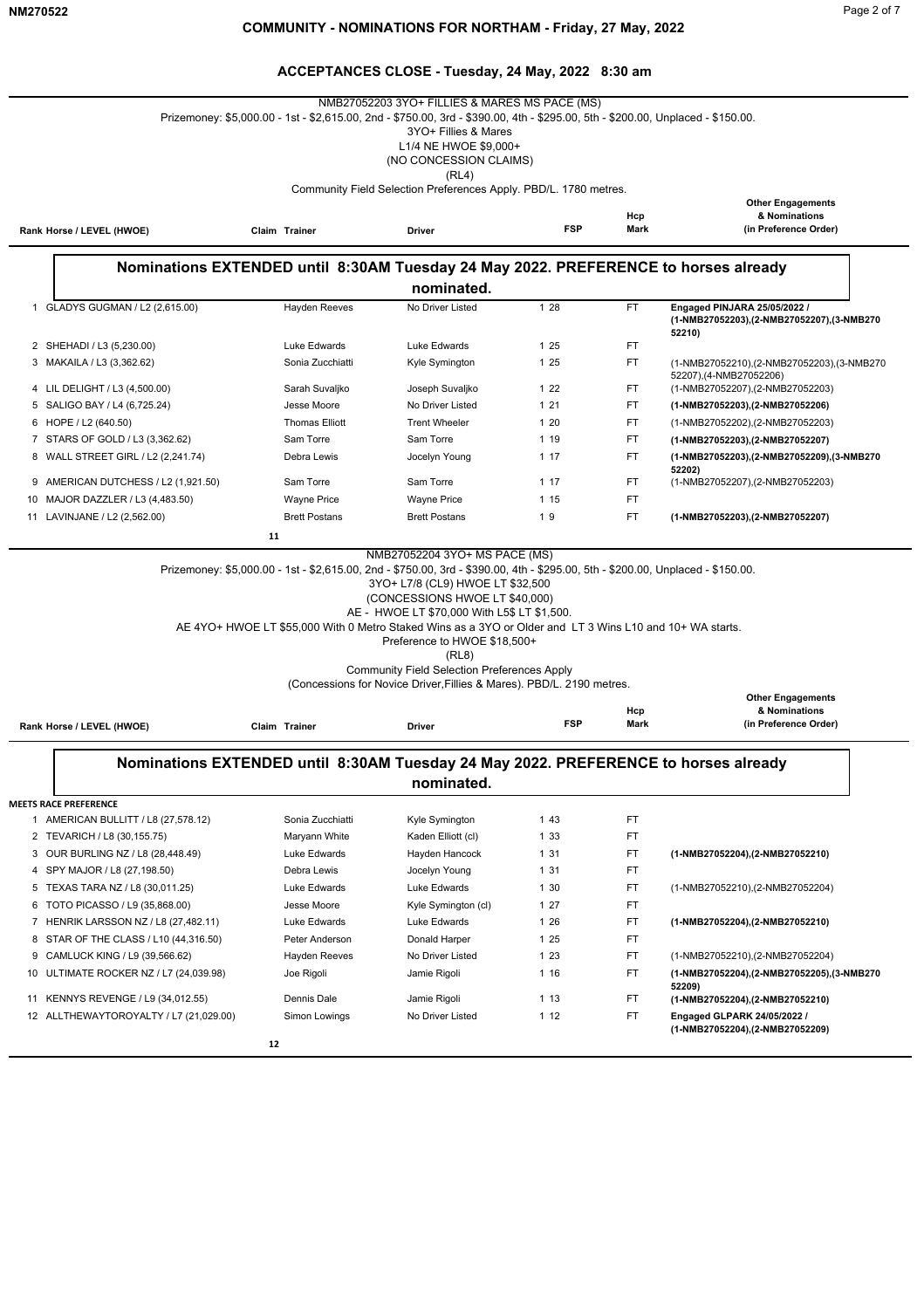|                                        |                                                                                                                                 | NMB27052205 4YO+ MS PACE (MS)                                    |            |                    |                                                                                        |
|----------------------------------------|---------------------------------------------------------------------------------------------------------------------------------|------------------------------------------------------------------|------------|--------------------|----------------------------------------------------------------------------------------|
|                                        | Prizemoney: \$5,000.00 - 1st - \$2,615.00, 2nd - \$750.00, 3rd - \$390.00, 4th - \$295.00, 5th - \$200.00, Unplaced - \$150.00. |                                                                  |            |                    |                                                                                        |
|                                        |                                                                                                                                 | 4YO+ L6/7 NE HWOE \$25,000+                                      |            |                    |                                                                                        |
|                                        |                                                                                                                                 | (NO CONCESSION CLAIMS)<br>(RL7)                                  |            |                    |                                                                                        |
|                                        |                                                                                                                                 | Preference to HWOE \$12,000+                                     |            |                    |                                                                                        |
|                                        |                                                                                                                                 | Community Field Selection Preferences Apply. PBD/L. 1780 metres. |            |                    |                                                                                        |
|                                        |                                                                                                                                 |                                                                  |            |                    | <b>Other Engagements</b>                                                               |
| Rank Horse / LEVEL (HWOE)              | Claim Trainer                                                                                                                   | <b>Driver</b>                                                    | <b>FSP</b> | Hcp<br><b>Mark</b> | & Nominations<br>(in Preference Order)                                                 |
|                                        | Nominations EXTENDED until 8:30AM Tuesday 24 May 2022. PREFERENCE to horses already                                             |                                                                  |            |                    |                                                                                        |
|                                        |                                                                                                                                 | nominated.                                                       |            |                    |                                                                                        |
| <b>MEETS RACE PREFERENCE</b>           |                                                                                                                                 |                                                                  |            |                    |                                                                                        |
| 1 PER ARDUA AD ASTRA / L6 (14,971.11)  | Donald Harper                                                                                                                   | Donald Harper                                                    | 1 33       | FT.                |                                                                                        |
| 2 MAKE IT QUICK / L6 (16,625.91)       | Craig Hynam                                                                                                                     | Donald Harper                                                    | 1 30       | FT                 | Engaged GLPARK 24/05/2022 /                                                            |
| 3 BATAVIA BLACKHOLE / L7 (18,947.75)   | Hayden Reeves                                                                                                                   | <b>Trent Wheeler</b>                                             | 1 29       | FT.                | (1-NMB27052205),(2-NMB27052206)<br>(1-NMB27052210), (2-NMB27052205)                    |
| GAYLE FORCE NZ / L7 (23,725.00)<br>4   | Luke Edwards                                                                                                                    | Luke Edwards                                                     | 127        | <b>FT</b>          |                                                                                        |
| 5 SOHO CASH / L7 (24,545.50)           | David Goulden                                                                                                                   | <b>Trent Wheeler</b>                                             | 1 25       | <b>FT</b>          | (1-NMB27052210),(2-NMB27052205)                                                        |
| 6 WHISKY NEAT NZ / L6 (13,594.11)      | Caris Hamilton-Smith                                                                                                            | Micheal Ferguson                                                 | 124        | <b>FT</b>          | (1-NMB27052209),(2-NMB27052206),(3-NMB270<br>52205)                                    |
| 7 FIORD / L6 (14,512.28)               | Warren Robinson                                                                                                                 | Donald Harper                                                    | 124        | <b>FT</b>          |                                                                                        |
| 8 PATRIKIAR / L6 (14,903.74)           | Craig Hynam                                                                                                                     | <b>Trent Wheeler</b>                                             | 1 23       | FT.                | Engaged GLPARK 24/05/2022 /                                                            |
| SPORTS CENTRAL / L6 (14,363.18)<br>9   | David Goulden                                                                                                                   | <b>Trent Wheeler</b>                                             | 123        | FT.                | (1-NMB27052205),(2-NMB27052206)<br>(1-NMB27052209),(2-NMB27052206),(3-NMB270<br>52205) |
| 10 ONLY FIVE STARZZZ / L6 (12,755.87)  | <b>Kevin Charles</b>                                                                                                            | Hayden Charles                                                   | 1 23       | FT.                | (1-NMB27052205),(2-NMB27052206)                                                        |
| BELLS FOOL / L6 (12,275.50)<br>11      | <b>Thomas Elliott</b>                                                                                                           | <b>Trent Wheeler</b>                                             | 120        | <b>FT</b>          |                                                                                        |
| 12 HARD TO FORGET / L6 (14,314.05)     | Robin Bell                                                                                                                      | No Driver Listed                                                 | 1 19       | <b>FT</b>          | (1-NMB27052209),(2-NMB27052205),(3-NMB270<br>52210)                                    |
| 13 BELONERO / L6 (12,809.43)           | <b>Matthew Scott</b>                                                                                                            | <b>Trent Wheeler</b>                                             | 1 18       | <b>FT</b>          |                                                                                        |
| DWAYNE / L6 (13,467.00)<br>14          | Mary Kulcsar                                                                                                                    | Joe Suvaljko                                                     | 117        | <b>FT</b>          | (1-NMB27052210),(2-NMB27052205),(3-NMB270<br>52206)                                    |
| 15 ULTIMATE ROCKER NZ / L7 (24,039.98) | Joe Rigoli                                                                                                                      | Jamie Rigoli                                                     | 1 16       | FT.                | (1-NMB27052204),(2-NMB27052205),(3-NMB270<br>52209)                                    |
| 16 BAZZA MAC NZ / L6 (15,051.75)       | Sandra McKinlay                                                                                                                 | Hayden Hancock                                                   | 19         | FT.                | (1-NMB27052205),(2-NMB27052206)                                                        |
| 17 ADDA PARIS / L6 (13,834.79)         | <b>Brett Postans</b>                                                                                                            | <b>Brett Postans</b>                                             | 18         | <b>FT</b>          | (1-NMB27052205),(2-NMB27052206),(3-NMB270<br>52209)                                    |
| 18 MISS SERENADE NZ / L6 (13,850.24)   | Michael Young                                                                                                                   | Joseph Suvaljko                                                  | 2 13       | <b>FT</b>          | Engaged GLPARK 24/05/2022 /<br>(1-NMB27052205),(2-NMB27052206)                         |
| DOES NOT MEET RACE PREFERENCE          |                                                                                                                                 |                                                                  |            |                    |                                                                                        |
| 19 KRAKKA LIGHTNING / L5 (9,730.00)    | Tom Groves                                                                                                                      | Kyle Harper                                                      | 1 29       | <b>FT</b>          | (1-NMB27052206), (2-NMB27052205)                                                       |
| 20 SILENT REACTION / L5 (11,461.62)    | <b>Hayden Reeves</b>                                                                                                            | No Driver Listed                                                 | 127        | <b>FT</b>          | (1-NMB27052206),(2-NMB27052205),(3-NMB270<br>52210)                                    |
| 21 SLEEK AND SWEET / L5 (11,955.25)    | <b>Tony Allington</b>                                                                                                           | Donald Harper                                                    | 127        | <b>FT</b>          | (1-NMB27052206),(2-NMB27052205)                                                        |
| 22 ARK OF ROCK / L5 (11,598.50)        | <b>Hayden Reeves</b>                                                                                                            | No Driver Listed                                                 | 120        | <b>FT</b>          | (1-NMB27052206),(2-NMB27052210),(3-NMB270<br>52205)                                    |
| 23 THE MONIES ON / L4 (8,646.74)       | Peter Tilbrook                                                                                                                  | Kyle Symington                                                   | 19         | <b>FT</b>          |                                                                                        |
|                                        | 23                                                                                                                              |                                                                  |            |                    |                                                                                        |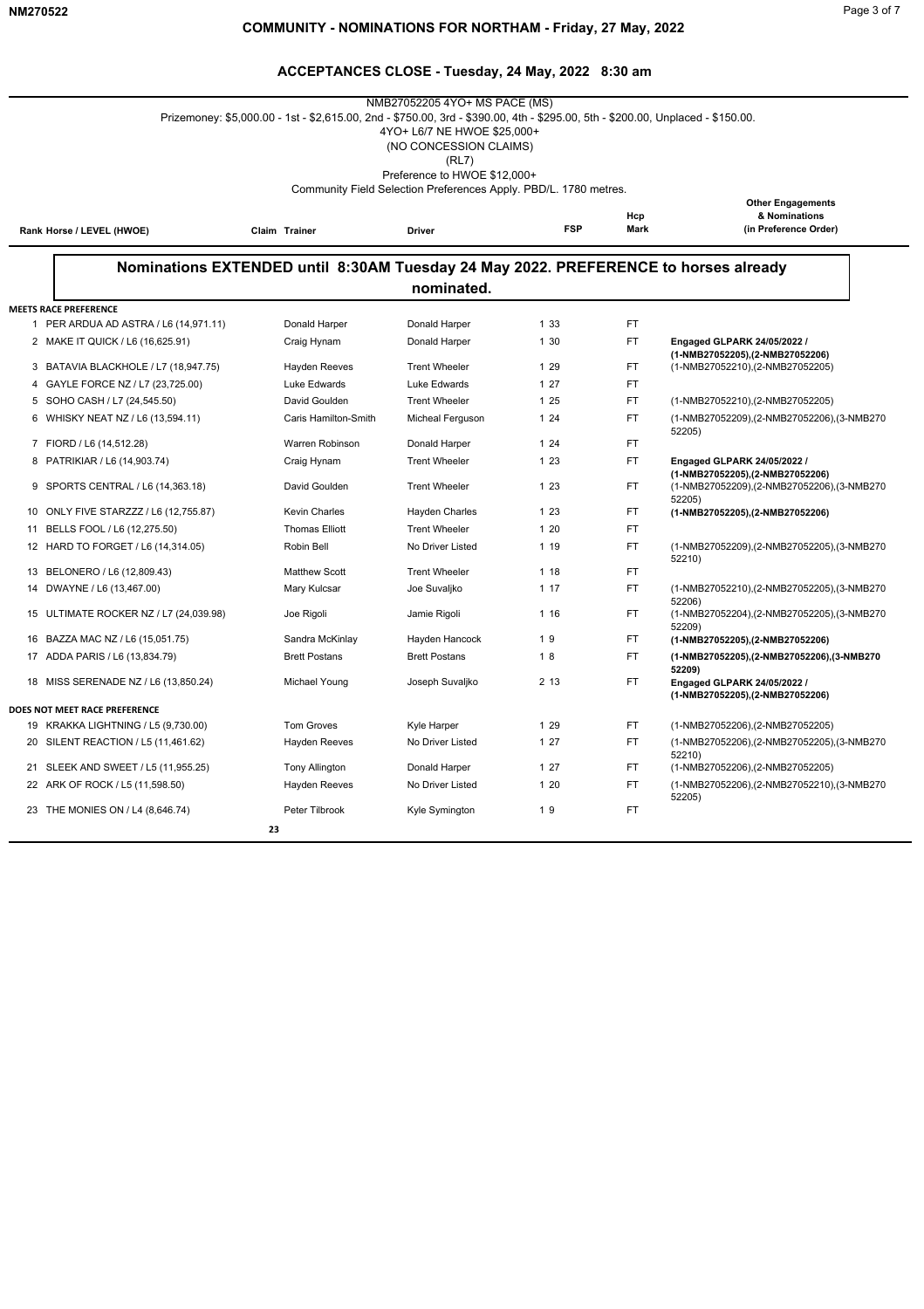$\overline{\phantom{0}}$ 

|    |                                                                     | Prizemoney: \$5,000.00 - 1st - \$2,615.00, 2nd - \$750.00, 3rd - \$390.00, 4th - \$295.00, 5th - \$200.00, Unplaced - \$150.00. | NMB27052206 3YO+ MS PACE (MS)<br>3YO+ L4/5 (CL6) HWOE LT \$12,000<br>(CONCESSIONS HWOE LT \$18,500)<br>Preference to HWOE \$6,000+<br>(RL5) |            |             |                                                                                           |
|----|---------------------------------------------------------------------|---------------------------------------------------------------------------------------------------------------------------------|---------------------------------------------------------------------------------------------------------------------------------------------|------------|-------------|-------------------------------------------------------------------------------------------|
|    |                                                                     |                                                                                                                                 | <b>Community Field Selection Preferences Apply</b><br>(Concessions for Novice Driver, Fillies & Mares). PBD/L. 2190 metres.                 |            |             |                                                                                           |
|    | Rank Horse / LEVEL (HWOE)                                           | Claim Trainer                                                                                                                   | Driver                                                                                                                                      | <b>FSP</b> | Hcp<br>Mark | <b>Other Engagements</b><br>& Nominations<br>(in Preference Order)                        |
|    |                                                                     |                                                                                                                                 |                                                                                                                                             |            |             |                                                                                           |
|    |                                                                     | Nominations EXTENDED until 8:30AM Tuesday 24 May 2022. PREFERENCE to horses already                                             |                                                                                                                                             |            |             |                                                                                           |
|    |                                                                     |                                                                                                                                 | nominated.                                                                                                                                  |            |             |                                                                                           |
|    | <b>MEETS RACE PREFERENCE</b>                                        |                                                                                                                                 |                                                                                                                                             |            |             |                                                                                           |
|    | 1 NORTHERN GAZE / L5 (11,793.37)                                    | Corey Rogers                                                                                                                    | Kyle Symington (cl)                                                                                                                         | 1 34       | <b>FT</b>   |                                                                                           |
|    | 2 FOLLOW THE MUSIC / L5 (9,554.24)                                  | <b>Matthew Scott</b>                                                                                                            | No Driver Listed                                                                                                                            | 1 31       | FT          |                                                                                           |
|    | 3 THE MERCENARY / L4 (7,485.00)                                     | <b>Bevan Stokes</b>                                                                                                             | Kyle Harper                                                                                                                                 | 1 31       | FT          |                                                                                           |
| 4  | MAKE IT QUICK / L6 (16,625.91)                                      | Craig Hynam                                                                                                                     | Daniel Suvaljko (cl)                                                                                                                        | 1 30       | FT          | Engaged GLPARK 24/05/2022 /                                                               |
|    |                                                                     |                                                                                                                                 | No Driver Listed                                                                                                                            | 1 29       | FT.         | (1-NMB27052205), (2-NMB27052206)                                                          |
|    | 5 EL JESSIE / L6 (14,801.00)<br>6 LETS ROCK TONIGHT / L4 (6,177.50) | Hayden Reeves<br><b>Kevin Charles</b>                                                                                           | Hayden Charles                                                                                                                              | 1 29       | FT          | (1-NMB27052210), (2-NMB27052206)<br>(1-NMB27052206),(2-NMB27052210),(3-NMB270             |
|    |                                                                     |                                                                                                                                 |                                                                                                                                             |            |             | 52209)                                                                                    |
|    | 7 KRAKKA LIGHTNING / L5 (9,730.00)                                  | <b>Tom Groves</b>                                                                                                               | Donald Harper                                                                                                                               | 1 29       | FT          | (1-NMB27052206),(2-NMB27052205)                                                           |
|    | 8 KING MEMPHIS / L5 (9,873.80)                                      | Maryann White                                                                                                                   | Kaden Elliott (cl)                                                                                                                          | 1 28       | FT.         |                                                                                           |
| 9  | SLEEK AND SWEET / L5 (11,955.25)                                    | <b>Tony Allington</b>                                                                                                           | Donald Harper                                                                                                                               | 127        | FT.         | (1-NMB27052206),(2-NMB27052205)                                                           |
|    | 10 SILENT REACTION / L5 (11,461.62)                                 | <b>Hayden Reeves</b>                                                                                                            | Shane Butterworth                                                                                                                           | 127        | <b>FT</b>   | (1-NMB27052206),(2-NMB27052205),(3-NMB270                                                 |
| 11 | RATHER SENTIMENTAL / L5 (11,849.25)                                 | <b>Hayden Reeves</b>                                                                                                            | No Driver Listed                                                                                                                            | 1 25       | FT.         | 52210)<br>(1-NMB27052209),(2-NMB27052210),(3-NMB270<br>52206)                             |
|    | 12 STRIDE LIKE A STAR / L4 (6,004.68)                               | Craig Hynam                                                                                                                     | Donald Harper                                                                                                                               | 1 25       | FT          | Engaged PINJARA 25/05/2022 /<br>(1-NMB27052206),(2-NMB27052209)                           |
|    | 13   AM PINK / L5 (11,562.00)                                       | <b>Matthew Scott</b>                                                                                                            | No Driver Listed                                                                                                                            | 1 25       | FT.         | (1-NMB27052206),(2-NMB27052210)                                                           |
| 14 | WHISKY NEAT NZ / L6 (13,594.11)                                     | Caris Hamilton-Smith                                                                                                            | Micheal Ferguson                                                                                                                            | 124        | FT          | (1-NMB27052209),(2-NMB27052206),(3-NMB270                                                 |
| 15 | MARY JOE / L5 (11,208.74)                                           | <b>Kevin Charles</b>                                                                                                            | <b>Hayden Charles</b>                                                                                                                       | 124        | FT.         | 52205)<br>(1-NMB27052209),(2-NMB27052206)                                                 |
|    | 16 PATRIKIAR / L6 (14,903.74)                                       | Craig Hynam                                                                                                                     | <b>Trent Wheeler</b>                                                                                                                        | 1 2 3      | FT          | Engaged GLPARK 24/05/2022 /                                                               |
|    |                                                                     |                                                                                                                                 |                                                                                                                                             |            |             | (1-NMB27052205),(2-NMB27052206)                                                           |
|    | 17 RUSINOL / L4 (7,445.25)                                          | Peter Anderson                                                                                                                  | <b>Trent Wheeler</b>                                                                                                                        | 1 2 3      | FT.         |                                                                                           |
| 18 | SPORTS CENTRAL / L6 (14,363.18)                                     | David Goulden                                                                                                                   | Kyle Symington (cl)                                                                                                                         | 1 2 3      | <b>FT</b>   | (1-NMB27052209),(2-NMB27052206),(3-NMB270<br>52205)                                       |
| 19 | ONLY FIVE STARZZZ / L6 (12,755.87)                                  | Kevin Charles                                                                                                                   | <b>Hayden Charles</b>                                                                                                                       | 1 2 3      | FT          | (1-NMB27052205), (2-NMB27052206)                                                          |
| 20 | JUSTA REACTION / L4 (7,115.00)                                      | Hayden Reeves                                                                                                                   | No Driver Listed                                                                                                                            | 1 2 2      | <b>FT</b>   |                                                                                           |
|    | 21 THE BANDS PLAYING / L4 (6,060.00)                                | Simon Lowings                                                                                                                   | No Driver Listed                                                                                                                            | 122        | FT          |                                                                                           |
|    | 22 SALIGO BAY / L4 (6,725.24)                                       | Jesse Moore                                                                                                                     | No Driver Listed                                                                                                                            | 1 2 1      | FT          | (1-NMB27052203), (2-NMB27052206)                                                          |
|    | 23 ARK OF ROCK / L5 (11,598.50)                                     | <b>Hayden Reeves</b>                                                                                                            | No Driver Listed                                                                                                                            | 1 20       | FT          | (1-NMB27052206),(2-NMB27052210),(3-NMB270                                                 |
|    | 24 TENACIOUS GEORGE / L5 (10,968.55)                                | <b>Graeme Collins</b>                                                                                                           | No Driver Listed                                                                                                                            | 1 18       | FT          | 52205)<br>(1-NMB27052206),(2-NMB27052210),(3-NMB270                                       |
|    | 25 DWAYNE / L6 (13,467.00)                                          | Mary Kulcsar                                                                                                                    | Joseph Suvaliko (cl)                                                                                                                        | 1 17       | FT.         | 52209)<br>(1-NMB27052210),(2-NMB27052205),(3-NMB270                                       |
|    | 26 GENERAL JOLT / L5 (9,579.49)                                     | lan Foley                                                                                                                       | No Driver Listed                                                                                                                            | 1 17       | FT.         | 52206)<br>Engaged PINJARA 25/05/2022 /                                                    |
|    | 27 FIFO / L6 (12,702.87)                                            | Sarah Suvaljko                                                                                                                  | Joseph Suvaljko                                                                                                                             | 1 17       | FT.         | (1-NMB27052206),(2-NMB27052209)<br>(1-NMB27052206),(2-NMB27052209)                        |
|    | 28 CAPTAIN CASUAL / L4 (7,045.50)                                   | <b>Hayden Reeves</b>                                                                                                            | No Driver Listed                                                                                                                            | 1 15       | FT.         | (1-NMB27052209),(2-NMB27052206)                                                           |
| 29 | BATAVIA PLAYBOY / L4 (8,647.00)                                     | Dennis Dale                                                                                                                     | Jamie Rigoli                                                                                                                                | 114        | FT.         | (1-NMB27052206),(2-NMB27052209)                                                           |
|    | 30 MOOLAH MAGNET NZ / L4 (7,125.00)                                 | Sarah Suvaljko                                                                                                                  | Daniel Suvaljko                                                                                                                             | 1 13       | FT.         | (1-NMB27052206),(2-NMB27052209)                                                           |
|    | 31 CRACKA TINNY / L5 (10,568.50)                                    | Linley Voak                                                                                                                     | No Driver Listed                                                                                                                            | 1 12       | FT.         | (1-NMB27052206),(2-NMB27052209)                                                           |
|    | 32 BAZZA MAC NZ / L6 (15,051.75)                                    | Sandra McKinlay                                                                                                                 | Hayden Hancock (cl)                                                                                                                         | 19         | FT.         | (1-NMB27052205),(2-NMB27052206)                                                           |
|    | 33 ADDA PARIS / L6 (13,834.79)                                      | <b>Brett Postans</b>                                                                                                            | <b>Brett Postans</b>                                                                                                                        | 18         | FT.         | (1-NMB27052205),(2-NMB27052206),(3-NMB270                                                 |
| 34 | MISS SERENADE NZ / L6 (13,850.24)                                   | Michael Young                                                                                                                   | Joseph Suvaljko                                                                                                                             | 2 13       | FT.         | 52209)<br>Engaged GLPARK 24/05/2022 /                                                     |
|    |                                                                     |                                                                                                                                 |                                                                                                                                             |            |             | (1-NMB27052205),(2-NMB27052206)                                                           |
|    | DOES NOT MEET RACE PREFERENCE                                       |                                                                                                                                 |                                                                                                                                             |            |             |                                                                                           |
|    | 35 MAKAILA / L3 (3,362.62)                                          | Sonia Zucchiatti                                                                                                                | Kyle Symington                                                                                                                              | 1 25       | FT.         | (1-NMB27052210),(2-NMB27052203),(3-NMB270                                                 |
|    | 36 GOODFELLAZ / L1 (0.00)                                           | Debra Lewis                                                                                                                     | Jocelyn Young                                                                                                                               | 124        | FT.         | 52207),(4-NMB27052206)<br>Engaged PINJARA 25/05/2022 /<br>(1-NMB27052202),(2-NMB27052206) |
|    | 37 SWANBOURNE SPUNK / L3 (3,362.62)                                 | <b>Hayden Reeves</b>                                                                                                            | No Driver Listed                                                                                                                            | 122        | FT.         | Engaged PINJARA 25/05/2022 /<br>(1-NMB27052207),(2-NMB27052206)                           |
|    |                                                                     | 37                                                                                                                              |                                                                                                                                             |            |             |                                                                                           |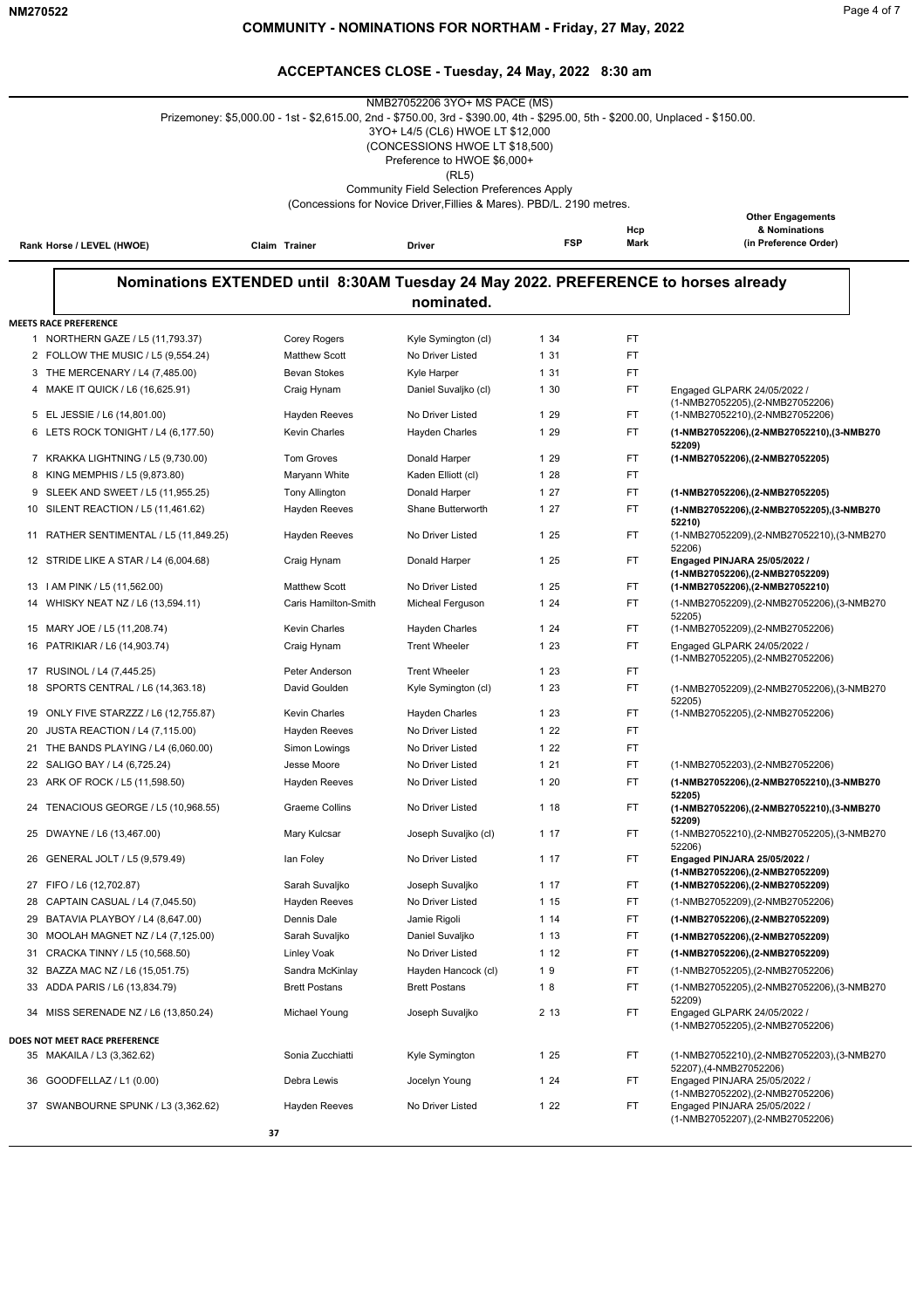**Other Engagements**

#### **ACCEPTANCES CLOSE - Tuesday, 24 May, 2022 8:30 am**

| NMB27052207 4YO+ MS PACE (MS)<br>Prizemoney: \$5,000.00 - 1st - \$2,615.00, 2nd - \$750.00, 3rd - \$390.00, 4th - \$295.00, 5th - \$200.00, Unplaced - \$150.00.<br>4YO+ L1/3 NE HWOE \$6,000+<br>(NO CONCESSION CLAIMS)<br>(RL3) |                                      |                                                                                     |                                                                                 |            |                    |                                                                                     |
|-----------------------------------------------------------------------------------------------------------------------------------------------------------------------------------------------------------------------------------|--------------------------------------|-------------------------------------------------------------------------------------|---------------------------------------------------------------------------------|------------|--------------------|-------------------------------------------------------------------------------------|
|                                                                                                                                                                                                                                   | Rank Horse / LEVEL (HWOE)            | Claim Trainer                                                                       | Community Field Selection Preferences Apply. RBD. 2190 metres.<br><b>Driver</b> | <b>FSP</b> | Hcp<br><b>Mark</b> | <b>Other Engagements</b><br>& Nominations<br>(in Preference Order)                  |
|                                                                                                                                                                                                                                   |                                      | Nominations EXTENDED until 8:30AM Tuesday 24 May 2022. PREFERENCE to horses already | nominated.                                                                      |            |                    |                                                                                     |
|                                                                                                                                                                                                                                   | 1 CYBER STORM / L3 (3,362.62)        | Lang Inwood                                                                         | Kyle Symington                                                                  | 1 29       | <b>FT</b>          |                                                                                     |
|                                                                                                                                                                                                                                   | 2 CLASSNSMART / L3 (4,500.00)        | Sarah Suvaljko                                                                      | Daniel Suvaljko                                                                 | 1 29       | <b>FT</b>          |                                                                                     |
|                                                                                                                                                                                                                                   | 3 STAR OF THE BAY / L3 (4,500.00)    | Peter Anderson                                                                      | <b>Trent Wheeler</b>                                                            | 1 29       | <b>FT</b>          |                                                                                     |
|                                                                                                                                                                                                                                   | 4 GLADYS GUGMAN / L2 (2,615.00)      | <b>Hayden Reeves</b>                                                                | No Driver Listed                                                                | 1 28       | <b>FT</b>          | Engaged PINJARA 25/05/2022 /<br>(1-NMB27052203),(2-NMB27052207),(3-NMB270<br>52210) |
|                                                                                                                                                                                                                                   | 5 BEALAWYER / L2 (2,642.06)          | David Simmonds                                                                      | No Driver Listed                                                                | 127        | <b>FT</b>          |                                                                                     |
|                                                                                                                                                                                                                                   | 6 THE BLACK ADDA / L3 (5,625.75)     | David Goulden                                                                       | <b>Mitchell Miller</b>                                                          | 1 26       | FT.                |                                                                                     |
|                                                                                                                                                                                                                                   | 7 MAKAILA / L3 (3,362.62)            | Sonia Zucchiatti                                                                    | Kyle Symington                                                                  | 1 25       | <b>FT</b>          | (1-NMB27052210),(2-NMB27052203),(3-NMB270<br>52207),(4-NMB27052206)                 |
|                                                                                                                                                                                                                                   | 8 VELVET SHADOW / L3 (5,977.62)      | <b>Garry Elliott</b>                                                                | Kaden Elliott                                                                   | 124        | FT.                |                                                                                     |
|                                                                                                                                                                                                                                   | 9 FOLLOW THE GOLD / L2 (880.68)      | <b>Matthew Scott</b>                                                                | <b>Thomas Bryant</b>                                                            | 122        | <b>FT</b>          | (1-NMB27052210),(2-NMB27052207)                                                     |
|                                                                                                                                                                                                                                   | 10 SWANBOURNE SPUNK / L3 (3,362.62)  | <b>Hayden Reeves</b>                                                                | No Driver Listed                                                                | 122        | FT.                | Engaged PINJARA 25/05/2022 /<br>(1-NMB27052207),(2-NMB27052206)                     |
|                                                                                                                                                                                                                                   | 11 LIL DELIGHT / L3 (4,500.00)       | Sarah Suvaljko                                                                      | Joseph Suvaljko                                                                 | 122        | <b>FT</b>          | (1-NMB27052207),(2-NMB27052203)                                                     |
|                                                                                                                                                                                                                                   | 12 OBSERVATION / L2 (2,615.00)       | <b>Garry Elliott</b>                                                                | Kaden Elliott                                                                   | 121        | <b>FT</b>          |                                                                                     |
|                                                                                                                                                                                                                                   | 13 CACHINNATION / L3 (3,042.37)      | Debra Lewis                                                                         | Jocelyn Young                                                                   | 1 2 1      | FT                 |                                                                                     |
|                                                                                                                                                                                                                                   | 14 ELLIEGOZOOM / L1 (0.00)           | Mary Kulcsar                                                                        | Joe Suvaljko                                                                    | 120        | <b>FT</b>          | (1-NMB27052208),(2-NMB27052207)                                                     |
|                                                                                                                                                                                                                                   | 15 CAPRICORN JOE / L3 (4,500.00)     | <b>Hayden Reeves</b>                                                                | No Driver Listed                                                                | 1 20       | <b>FT</b>          |                                                                                     |
|                                                                                                                                                                                                                                   | 16 STARS OF GOLD / L3 (3,362.62)     | Sam Torre                                                                           | Sam Torre                                                                       | 1 19       | <b>FT</b>          | (1-NMB27052203),(2-NMB27052207)                                                     |
|                                                                                                                                                                                                                                   | 17 DEVILS COURAGE / L2 (1,465.95)    | <b>Barry Giudice</b>                                                                | <b>Barry Giudice</b>                                                            | 1 18       | <b>FT</b>          |                                                                                     |
|                                                                                                                                                                                                                                   | 18 AMERICAN DUTCHESS / L2 (1,921.50) | Sam Torre                                                                           | Sam Torre                                                                       | 1 17       | <b>FT</b>          | (1-NMB27052207),(2-NMB27052203)                                                     |

19 LAVINJANE / L2 (2,562.00) Brett Postans Brett Postans 1 9 FT (1-NMB27052203),(2-NMB27052207)

 **19**

NMB27052208 4YO+ MS PACE (MS)

Prizemoney: \$5,000.00 - 1st - \$2,615.00, 2nd - \$750.00, 3rd - \$390.00, 4th - \$295.00, 5th - \$200.00, Unplaced - \$150.00.

4YO+ 4YO+ Maiden (HWOE = \$0)

(NO CONCESSION CLAIMS) (Level 1) Community Field Selection Preferences Apply. RBD. 2190 metres.

| Rank Horse / LEVEL (HWOE)       | Claim Trainer                                                                       | <b>Driver</b>        | <b>FSP</b> | Hcp<br>Mark | ------ <i>---</i> -----------<br>& Nominations<br>(in Preference Order) |
|---------------------------------|-------------------------------------------------------------------------------------|----------------------|------------|-------------|-------------------------------------------------------------------------|
|                                 | Nominations EXTENDED until 8:30AM Tuesday 24 May 2022. PREFERENCE to horses already |                      |            |             |                                                                         |
|                                 |                                                                                     | nominated.           |            |             |                                                                         |
| BATAVIA DREAMER / L1 (0.00)     | David Goulden                                                                       | Trent Wheeler        | 1 28       | <b>FT</b>   |                                                                         |
| 2 GOLDNGALAXY / L1 (0.00)       | <b>Terry Atkins</b>                                                                 | Donald Harper        | 127        | FT          |                                                                         |
| 3 TORREVEAN VELOCE / L1 (0.00)  | Sam Torre                                                                           | Sam Torre            | 125        | FT          |                                                                         |
| 4 LADY JAMAR / L1 (0.00)        | Hayden Reeves                                                                       | No Driver Listed     | 122        | <b>FT</b>   |                                                                         |
| 5 ZALIAS CHAMPION / L1 (0.00)   | Hayden Reeves                                                                       | No Driver Listed     | 122        | FT          | (1-NMB27052208),(2-NMB27052210)                                         |
| 6 I SEE FIRE / L1 (0.00)        | Hayden Reeves                                                                       | No Driver Listed     | 121        | FT          | (1-NMB27052208), (2-NMB27052210)                                        |
| 7 ELLIEGOZOOM / L1 (0.00)       | Mary Kulcsar                                                                        | Joe Suvaljko         | 120        | <b>FT</b>   | (1-NMB27052208),(2-NMB27052207)                                         |
| 8 KAMENDABLE GALAXY / L1 (0.00) | Hayden Reeves                                                                       | No Driver Listed     | 120        | <b>FT</b>   |                                                                         |
| 9 MATA OLE LE AFA / L1 (0.00)   | Linley Voak                                                                         | No Driver Listed     | 1 19       | <b>FT</b>   |                                                                         |
| 10 KRIPKE / L1 (0.00)           | <b>Barry Giudice</b>                                                                | <b>Barry Giudice</b> | 1 16       | <b>FT</b>   |                                                                         |
|                                 | 10                                                                                  |                      |            |             |                                                                         |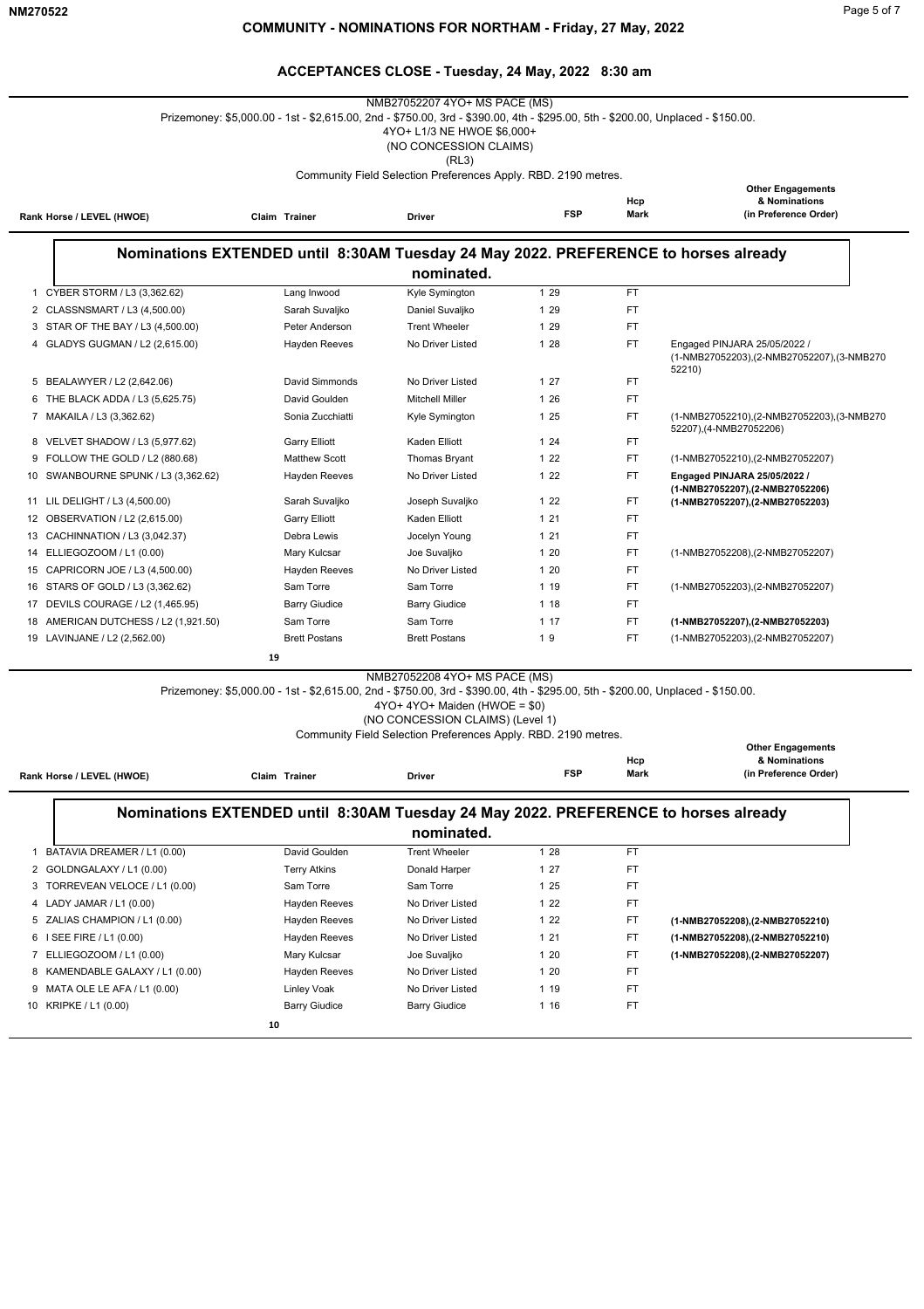|                           |               | NMB27052209 3YO+ MS PACE (MS)                                                                                                   |                        |      |                          |
|---------------------------|---------------|---------------------------------------------------------------------------------------------------------------------------------|------------------------|------|--------------------------|
|                           |               | Prizemoney: \$5,000.00 - 1st - \$2,615.00, 2nd - \$750.00, 3rd - \$390.00, 4th - \$295.00, 5th - \$200.00, Unplaced - \$150.00. |                        |      |                          |
|                           |               | 3YO+ L5\$ LT \$4.000                                                                                                            |                        |      |                          |
|                           |               | (CONCESSIONS L5\$ LT \$5,000)                                                                                                   |                        |      |                          |
|                           |               | NE Horses with Max Start Level 7+ Last 5 Starts                                                                                 |                        |      |                          |
|                           |               | NE Horses with Max Win Level 4+ Last 5 Starts                                                                                   |                        |      |                          |
|                           |               | NE Horses Placed (2nd or 3rd) once or more in their last 3 Starts in a RL6 or higher race.                                      |                        |      |                          |
|                           |               | (RL4)                                                                                                                           |                        |      |                          |
|                           |               | Restricted to horses with 5+ WA Starts.                                                                                         |                        |      |                          |
|                           |               | Field selected on L5\$ in Ascending Order                                                                                       |                        |      |                          |
|                           |               | Community Field Selection Preferences Apply.                                                                                    |                        |      |                          |
|                           |               | (Concessions for Novice Driver, Fillies & Mares). RBD. 2620 metres.                                                             |                        |      |                          |
|                           |               |                                                                                                                                 | <b>Field Selection</b> |      | <b>Other Engagements</b> |
|                           |               |                                                                                                                                 | <b>Pref Order</b>      | Hcp  | & Nominations            |
| Rank Horse / LEVEL (HWOE) | Claim Trainer | <b>Driver</b>                                                                                                                   | Pref/L5\$              | Mark | (in Preference Order)    |

|                                        |                       | nominated.            |            |           |                                                                  |
|----------------------------------------|-----------------------|-----------------------|------------|-----------|------------------------------------------------------------------|
| 1 GENERAL JOLT / L5 (9,579.49)         | lan Foley             | No Driver Listed      | 1 500.00   | FT.       | Engaged PINJARA 25/05/2022 /<br>(1-NMB27052206),(2-NMB27052209)  |
| 2 BATAVIA PLAYBOY / L4 (8,647.00)      | Dennis Dale           | Jamie Rigoli          | 1 800.00   | FT.       | (1-NMB27052206),(2-NMB27052209)                                  |
| 3 CRACKA TINNY / L5 (10,568.50)        | Linley Voak           | No Driver Listed      | 1 800.00   | FT.       | (1-NMB27052206),(2-NMB27052209)                                  |
| 4 CAPTAIN CASUAL / L4 (7,045.50)       | <b>Hayden Reeves</b>  | No Driver Listed      | 1 895.00   | FT.       | (1-NMB27052209),(2-NMB27052206)                                  |
| 5 ULTIMATE ROCKER NZ / L7 (24,039.98)  | Joe Rigoli            | Jamie Rigoli          | 1 900.00   | FT.       | (1-NMB27052204),(2-NMB27052205),(3-NMB270<br>52209)              |
| 6 ALLTHEWAYTOROYALTY / L7 (21,029.00)  | Simon Lowings         | No Driver Listed      | 1 900.00   | FT        | Engaged GLPARK 24/05/2022 /<br>(1-NMB27052204), (2-NMB27052209)  |
| 7 ADDA PARIS / L6 (13,834.79)          | <b>Brett Postans</b>  | <b>Brett Postans</b>  | 1 900.00   | FT.       | (1-NMB27052205),(2-NMB27052206),(3-NMB270<br>52209)              |
| 8 SEVEN DEMERITS / L8 (29,860.50)      | Lang Inwood           | Donald Harper         | 1 945.00   | FT.       |                                                                  |
| 9 FIFO / L6 (12,702.87)                | Sarah Suvaljko        | Joseph Suvaljko       | 1 945.00   | FT.       | (1-NMB27052206),(2-NMB27052209)                                  |
| 10 MOOLAH MAGNET NZ / L4 (7,125.00)    | Sarah Suvaljko        | Daniel Suvaljko       | 1 990.00   | FT.       | (1-NMB27052206),(2-NMB27052209)                                  |
| 11 ROCKINTHEBOX / L8 (28,246.05)       | Larry Nelligan        | Shannon Suvaljko      | 1 1,185.00 | FT.       |                                                                  |
| 12 SPORTS CENTRAL / L6 (14,363.18)     | David Goulden         | <b>Trent Wheeler</b>  | 1 1,280.00 | FT        | (1-NMB27052209),(2-NMB27052206),(3-NMB270<br>52205)              |
| 13 BETTYS LASS / L6 (17,563.50)        | <b>Luke Edwards</b>   | <b>Luke Edwards</b>   | 1 1,300.00 | FT        |                                                                  |
| 14 WHISKY NEAT NZ / L6 (13,594.11)     | Caris Hamilton-Smith  | Micheal Ferguson      | 1 1,327.50 | FT.       | (1-NMB27052209),(2-NMB27052206),(3-NMB270<br>52205)              |
| 15 HARD TO FORGET / L6 (14,314.05)     | Robin Bell            | No Driver Listed      | 1 1.400.00 | FT        | (1-NMB27052209),(2-NMB27052205),(3-NMB270<br>52210)              |
| 16 THE SITUATION NZ / L7 (20,953.68)   | Sonia Zucchiatti      | Kyle Symington        | 1 1.425.00 | FT.       |                                                                  |
| 17 CARUBA / L11 (65,457.99)            | Peter Tilbrook        | Hayden Hancock        | 1 1,445.00 | <b>FT</b> |                                                                  |
| 18 SNORKEL / L5 (11,528.25)            | <b>Hayden Reeves</b>  | <b>Trent Wheeler</b>  | 1 1,470.00 | FT        | (1-NMB27052210),(2-NMB27052209)                                  |
| 19 STRIDE LIKE A STAR / L4 (6,004.68)  | Craig Hynam           | Donald Harper         | 1 1,735.00 | FT.       | Engaged PINJARA 25/05/2022 /<br>(1-NMB27052206), (2-NMB27052209) |
| 20 RATHER SENTIMENTAL / L5 (11,849.25) | <b>Hayden Reeves</b>  | Dean Miller           | 1 1.890.00 | FT.       | (1-NMB27052209),(2-NMB27052210),(3-NMB270<br>52206)              |
| 21 TENACIOUS GEORGE / L5 (10,968.55)   | <b>Graeme Collins</b> | No Driver Listed      | 1 1.923.00 | <b>FT</b> | (1-NMB27052206),(2-NMB27052210),(3-NMB270<br>52209)              |
| 22 IM DECADENT / L7 (19,173.40)        | Maryann White         | Kaden Elliott         | 1 2.000.00 | FT.       |                                                                  |
| 23 CAVALRY CALL / L10 (52,991.00)      | Peter Tilbrook        | Kyle Symington        | 1 2,350.00 | FT.       |                                                                  |
| 24 WALL STREET GIRL / L2 (2,241.74)    | Debra Lewis           | Jocelyn Young         | 1 2,350.00 | FT.       | (1-NMB27052203),(2-NMB27052209),(3-NMB270<br>52202)              |
| 25 MARY JOE / L5 (11,208.74)           | <b>Kevin Charles</b>  | Hayden Charles        | 1 2,500.00 | FT.       | (1-NMB27052209),(2-NMB27052206)                                  |
| 26 LETS ROCK TONIGHT / L4 (6,177.50)   | <b>Kevin Charles</b>  | <b>Hayden Charles</b> | 1 3,987.50 | FT.       | (1-NMB27052206),(2-NMB27052210),(3-NMB270<br>52209)              |